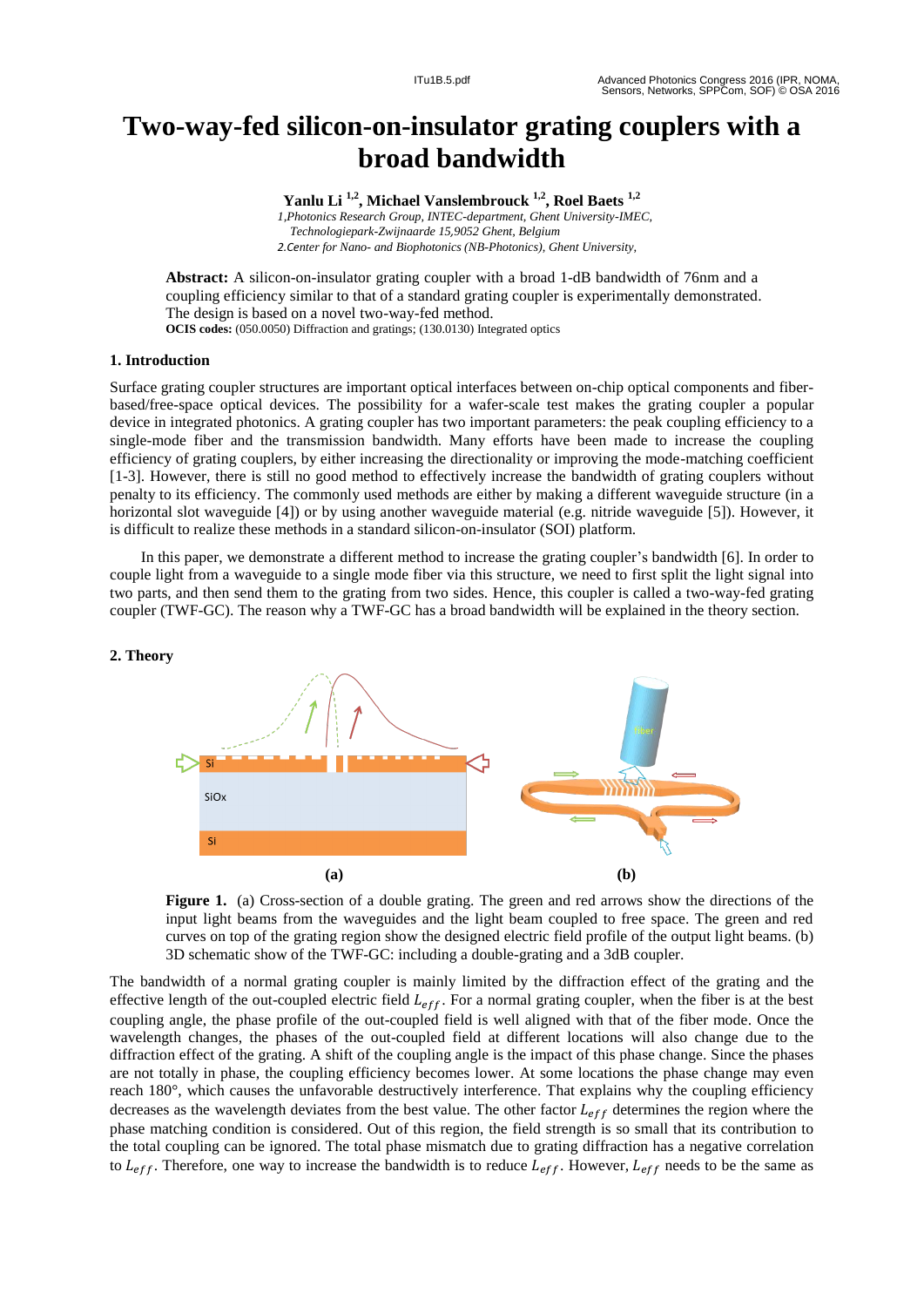the effective size of the fiber mode to ensure a good mode-matching condition. Reducing  $L_{eff}$  usually leads to a penalty to the coupling efficiency, which makes this method not practical.

 However, in our new design, the coupling efficiency penalty can be reduced or even avoided. Our method is to put two grating couplers with small  $L_{eff}$  side by side. One grating is designed for coupling light to 10 $^{\circ}$  angle, while the other one is for  $-10^{\circ}$ . To excite this coupler, light needs to be sent to both sides of the grating coupler simultaneously (shown in **figure 1(a)**). The out-coupled fields corresponding to these two sources can be sent into the same single -mode fiber and combined into one mode if the phase relation of the two sources ensure s a constructive interference. In order to couple light from a single mode waveguide to this double-grating, a 3-dB coupler is needed to first split the light into two parts. The two parts are then sent to the double -grating from both sides (**figure 1(b)**). The two optical paths from the  $3-dB$  splitter to both sides of the double-grating should be equivalent to avoid an interferometer effect. Since this structure consists of two small gratings with small  $L_{eff}$ values, the average grating -induced phase change in the out -coupled field of this design is smaller than that of the standard grating coupler. This means that the coupler based on this double -grating structure has a broader bandwidth than the standard grating couplers .

 The double -grating structure is designed according to the following rule s : the period of the left -side grating is derived from the designs used for coupling 1550nm light to 10 ° angle, while the period of the right -side gratings is the same as the designs for -10 ° angle coupling. To ensure a good mode matching between the output field and the fiber mode, the gratings in the middle part are designed differently: 1. these trenches are deeply etched to increase the scattering strength ; 2. the widths and separations of these trenches are adjusted to ensure the desired phase distribution.

 This double -grating design is simulated using the eigenmode expansion method. The simulated field profile on top of the grating and the transmission band are shown in **figure 2**. It is seen that we can actually make a good mode matching between the output field and the fiber mode with our method. A bandwidth of 68 nm and a peak coupling efficiency of around 39% ( - 4.1 dB) are obtained in the simulation.



**Figure 2.** (a) Simulated electric field profile of the out-coupled field on top of the TWF-GC (blue line) and the mode profile of the single mode fiber (red line). (b) Simulated coupling spectrum of the TWF - GC to a single mode fiber, where the 1dB bandwidth is around 68 nm.



Figure 3. The test structure for the two-way-fed grating couplers.